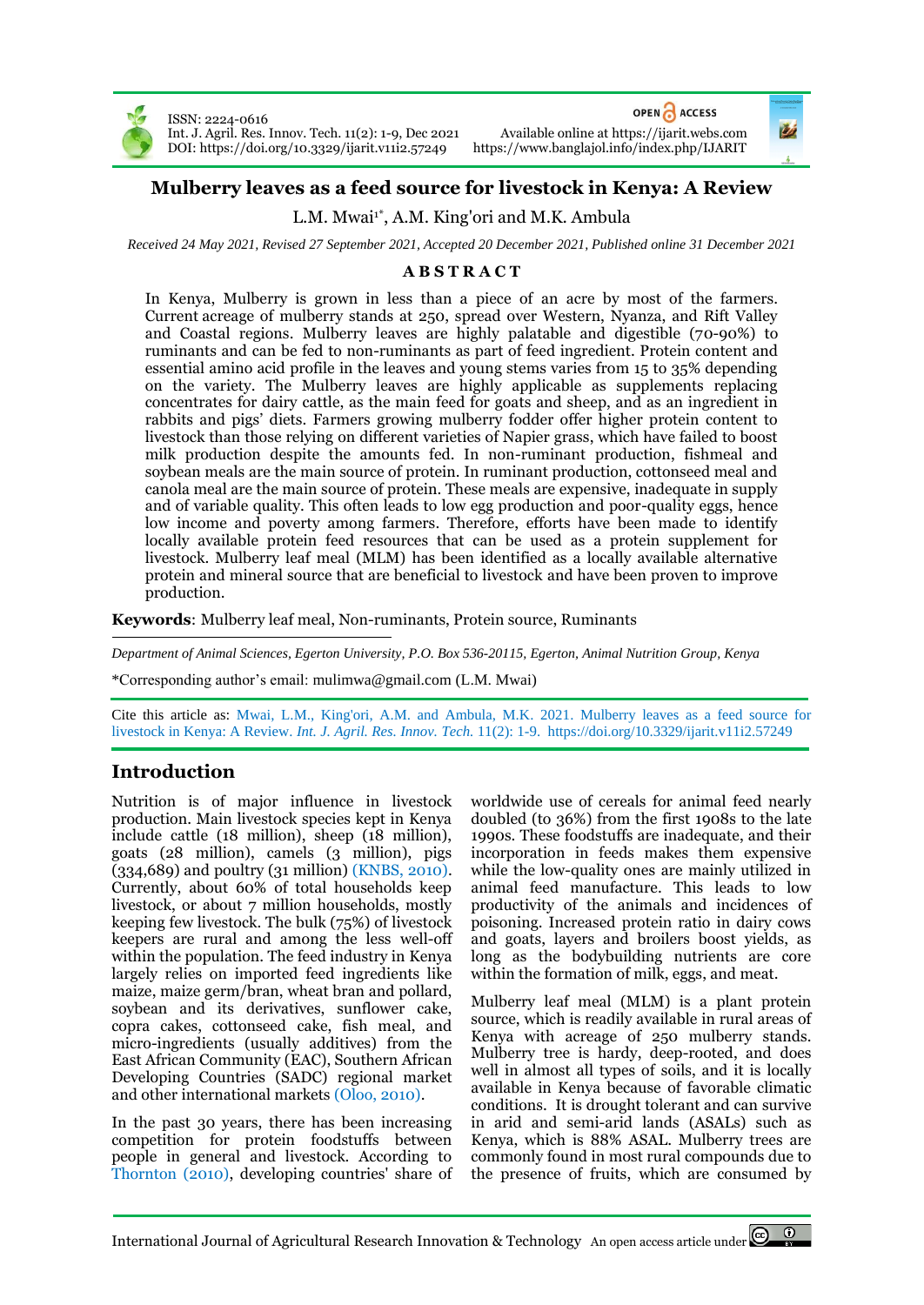people, leaves are used for feeding silkworms (Tuigong *et al*., 2015) and livestock especially ruminant animals, the fruits are used as beverage for people and the trees are used for wood fuel and timber. Type II diabetes mellitus can be managed by taking a mixture containing black mulberry fruit and water. In addition, this fruit has been used for the treatment of mouth, tongue and throat inflammations. It is easy to propagate mulberry, hence it is a means of providing a cheap source of protein. According to Srivastava *et al*. (2006), Mulberry leaves contain β-carotene, which can be converted with varying efficiency by poultry to vitamin A and xanthophylls.<br>Xanthophylls are good source of the Xanthophylls are good source of the pigmentation of egg yolk. It also contains minerals and β-glucans that are beneficial to livestock and have been proven to improve average daily gain, dry matter, and energy of nutrient digestibility in weaned pigs. Feeding Mulberry leaves causes an increase in body weight gains in growing lambs and goats as well as an increase in milk quality and quantity in dairy cows.

# *Mulberry plant*

Mulberry belongs to the family [Moraceae](https://en.wikipedia.org/wiki/Moraceae) and comprises of 10–16 species of deciduous [trees,](https://en.wikipedia.org/wiki/Tree) growing wild and under cultivation in many temperate world regions. In Kenya, establishment of a mulberry cultivation orchard at the National Horticultural Research Centre (NHRC) in Thika was done in 1974 because of the introduction of sericulture. Some high yielding cultivars were imported from India and Japan in order to assess their performance under Kenyan climatic conditions (Tuigong *et al*., 2015).

Mulberry is a multi-functional plant and a great source of nutrients and phytochemicals, which include flavonoids, which have antioxidant activity and phenolic constituents with major active components of biological activities (Rebai *et al*., 2017). According to Srivastava *et al.* (2006) Mulberry has also been established as functional food due to health promotion and disease prevention. Mulberry leaves have been proven to have pharmacological and biological properties, which include antibacterial, antiviral, antitussive, hypoglycemic, hypotensive, antiatherogenic, diuretic and antioxidant (Rebai *et al*., 2017).

According to Tuigong *et al*. (2015), Mulberries grows very fast when young, but the growth slows down later and rarely exceeds 15 meters. The arrangement of leaves is alternate, simple and often lobed and serrated on the margin. Lobes are mainly found in the juvenile shoots than on mature trees. Mulberry can be established through stakes or seeds. Yields depend on variety and location. In a quarter of an acre, it is possible to plant 3556 plants using a spacing of 5 x 2 feet. Pruning is done once a year to a height of 1.5-

1.8 m and allowed to grow with a maximum of 8- 10 shoots at the crown. This allows more shoots to grow from the base. In a six months period, the shoots are able to attain the height of 3 ft when three strong shoots are selected. Pruning is done at 1 ft above the ground to create a pruning/harvesting table (Sánchez, 2002).

Mulberry leaves are commonly used as feed for mulberry silkworm (Saddul *et al*., 2004). In Kenya, over 600 farmers are involved in sericulture and the annual production is less than two tonnes of dried cocoons, while the national potential is over 10,000 metric tonnes. The leaves are highly palatable and digestible for herbivores and monogastric animals. There is a large variation in leaf production and quality in terms of protein content among the varieties (Sánchez, 2002). The leaves are harvested three or four times a year by a leaf-picking method or cutting whole branches or stems. Harvesting should be done in the mid-morning and stored in the leaf chamber for feeding mulberry silkworms. The leaves should be covered to preserve freshness. Leaf production depends on the variety, location, plant density, fertilizer application and harvesting technique. Harvested fresh leaves yield up to 40 tonnes/ha/year, which is approximately 10 tonnes of dry matter (Sánchez, 2002). In Kenya, on attaining maturity in the 3rd year, the tree should give 2 kg per tree, giving a total yield of 20 m/tons/ha/season of mulberry leaf. Kenya experiences two seasons, short and long rains. The long rains start in the month of March and end in May while the short rains start in October and end in December. Depending on the rainfall pattern, 3-5 harvests can be realized in a year.

# *Varieties of mulberry*

Globally, there are about 68 species of the genus *Morus*, where the majority is found in Asia. The dominant species in Kenya is *Morus abla*. Tuigong et al. (2015) asserts that while some of the varieties thrive under rain, others require irrigation. A variation exists in leaf production and quality based on the protein content. This is due to differences in species, varieties, locations, type of soil and environmental conditions.

*Morus alba- Ex-Embu* variety has<br>short internodes; purplish coloured bark short [internodes;](http://www.infonet-biovision.org/AnimalHealth/Mulberry-Trees) purplish coloured bark prominent at the shoot tips. The type has many small leaves and is drought resistant. This variety is highly affected by leaf spot than other varieties but can be managed through timely harvesting of leaves.

*Morus alba - Ex-Thika* is characterized by large light green slightly drooping leaves, has long [internodes](http://www.infonet-biovision.org/AnimalHealth/Mulberry-Trees) and whitish bark. The variety is fairly drought resistant. The young shoot is weak and may need support to avoid falling or bending.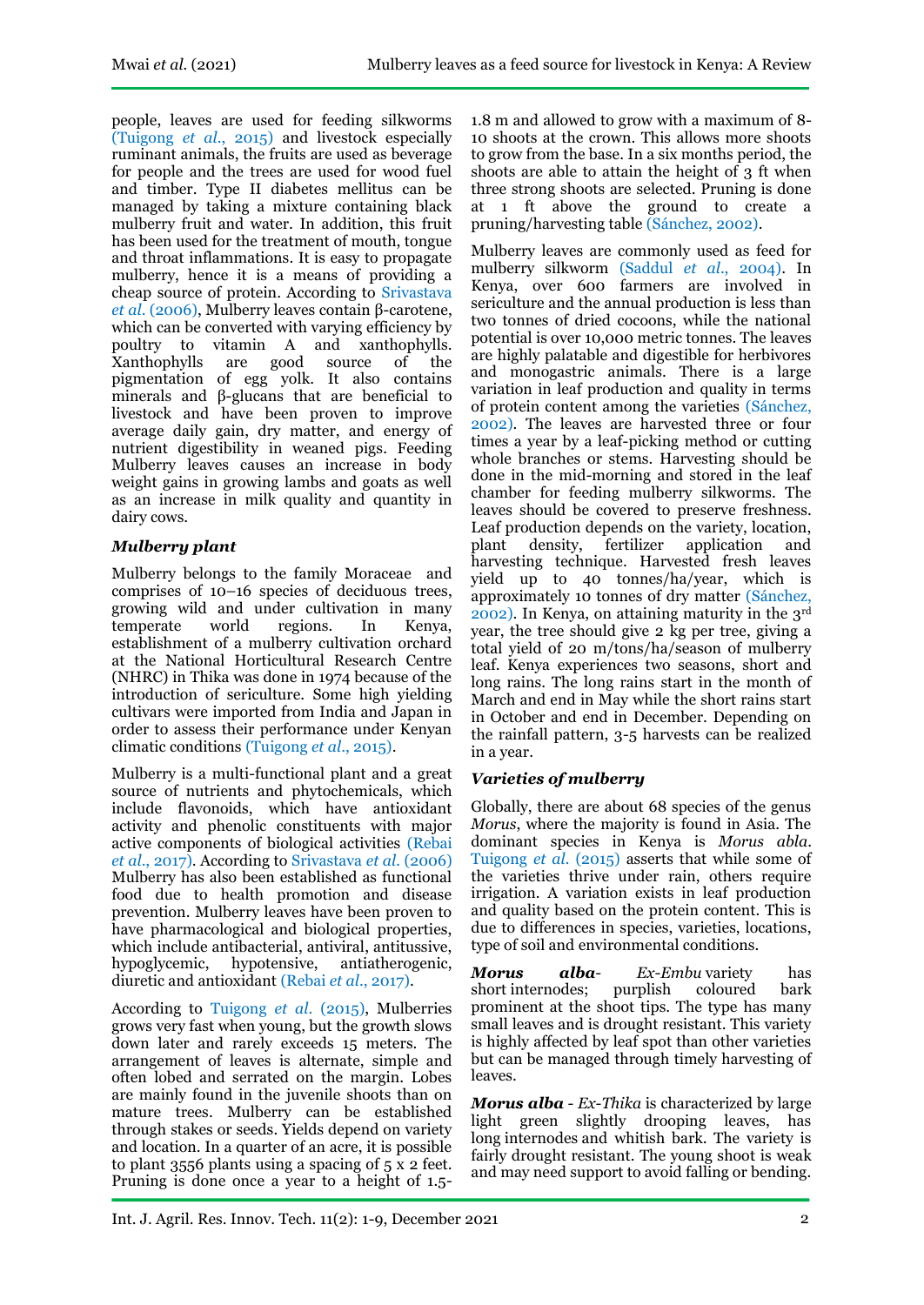*Morus alba - Ex Limuru* is known by its small finger shaped deeply serrated leaves, very thin shoots with short [internodes.](http://www.infonet-biovision.org/AnimalHealth/Mulberry-Trees) The variety has high berry production and is thus not recommended for silkworm rearing due to low leaf harvest. Despite this, the variety is recommended for berry production.

*Morus alba* **-** *Ex-Ithanga* is known for its medium heart shaped and smooth light green leaves. It may sometimes produce a few lobed leaves. Its roots easily and is fairly drought tolerant. It is suitable for both silkworm rearing and berry production (Wangari *et al.,* 2013).

### *Benefits of mulberry*

Mulberry tree has great potential due to its many applications. Every part of the plant can be valueadded if industrially used. There are many products with medicinal value that can be derived from mulberry leaves and fruits. The Roots are used in a drug, which is used by patients with high blood pressure. According to Venkatesh and Chauhan (2008), root juice agglutinates the blood and is very useful in eliminating worms in the digestive system. Left over mulberry leaves from silkworm feeding is used as cattle feed as a supplement to increase milk production (Tuigong *et al*., 2015). The leaves can also be used as a vitamin and mineral supplement in the diets of poultry and can improve egg production (Machii, 2002). Where silkworm production is not practiced, some of the farmers use the leaves to feed cattle and rabbits. The fruits are used as raw products in making of jelly, fruit sauce, cake, food colour, yoghurt, wine and juice. In addition, dried fruits and leaves are packaged for sale where the leaves make green tea while the dried fruits are processed into powder (Srivastava *et al*., 2006). According to research, fresh fruits have medicinal value and have historically been used to prepare

Table 1. Nutrient composition of fresh mulberry leaves.

syrup and treat sore throat, high fever, and depression (Venkatesh and Chauhan, 2008).

Mulberry bark is used in making paper pulp and hence used in the paper making industry. Through intercropping with other plants, the tree acts as a good companion to grapes or passion fruits since its hard stalks support the climbers. When properly pruned, the tree is highly used for landscaping. Mulberry wood is highly resilient, shock resistant and tough hence can be used in making hockey sticks, and rackets for tennis, badminton, and squash. The sticks are used on fences, or woven into baskets and silkworm rearing trays (Tuigong *et al.,* 2015). This single plant, if exploited, can give rise to different income generating micro-enterprises that will lift living standards and create jobs for the many youths who are unemployed.

### *Nutritive value of mulberry leaves*

Mulberry leaves contain significant levels of protein with good amino acid profile, carbohydrates, fats, minerals, fibers, and metabolizable energy (Sánchez, 2002). They also contain carotene, vitamin B1, folic acid, folinic acid, and vitamin D. The presence of glutathione in leaves has been reported. Copper, zinc, boron and manganese occur in traces. Phytate phosphorus accounts for 18% of total phosphorus. The amount of fiber in the mulberry leaves is lower compared to other types of forages (Sánchez, 2002). According to Ustundag and Ozdogan (2015), mulberry leaves supplementation up to 10% in poultry does not have an impact on the productive performance and egg quality. In addition, mulberry leaves<br>decrease yolk cholesterol and increase decrease yolk cholesterol and increase pigmentation of egg yolk. Table 1 and 2 show the nutrient composition of fresh and dry mulberry leaves, respectively.

| <b>Nutrient</b>                 | Composition    |
|---------------------------------|----------------|
| Moisture %                      | $71 - 75$      |
| Crude Protein %                 | $5 - 10$       |
| Crude Fat %                     | $0.64 - 1.50$  |
| Total Ash %                     | 4.50           |
| Crude fibre %                   | $9.90 - 13.85$ |
| Carbohydrates %                 | $8-13$         |
| Energy Kcal/100 g               | 69-86          |
| Neutral Detergent Fibre (PDF) % | $8 - 11$       |
| Acid Detergent Lignin (ADL) %   | $3.40 - 8.10$  |
| Hemicellulose %                 | 2.50-12.80     |
| Ascorbic acid, $mg/100 g$       | 160-280        |
| $\beta$ -carotene, mg/100 g     | 10.000-14.688  |
| Iron mg/100 g                   | 4.70-10.40     |
| Zinc mg/100 g                   | $0.22 - 1.12$  |
| Calcium $mg/100 g$              | 380-786        |

*Source: Srivastava et al. (2006)*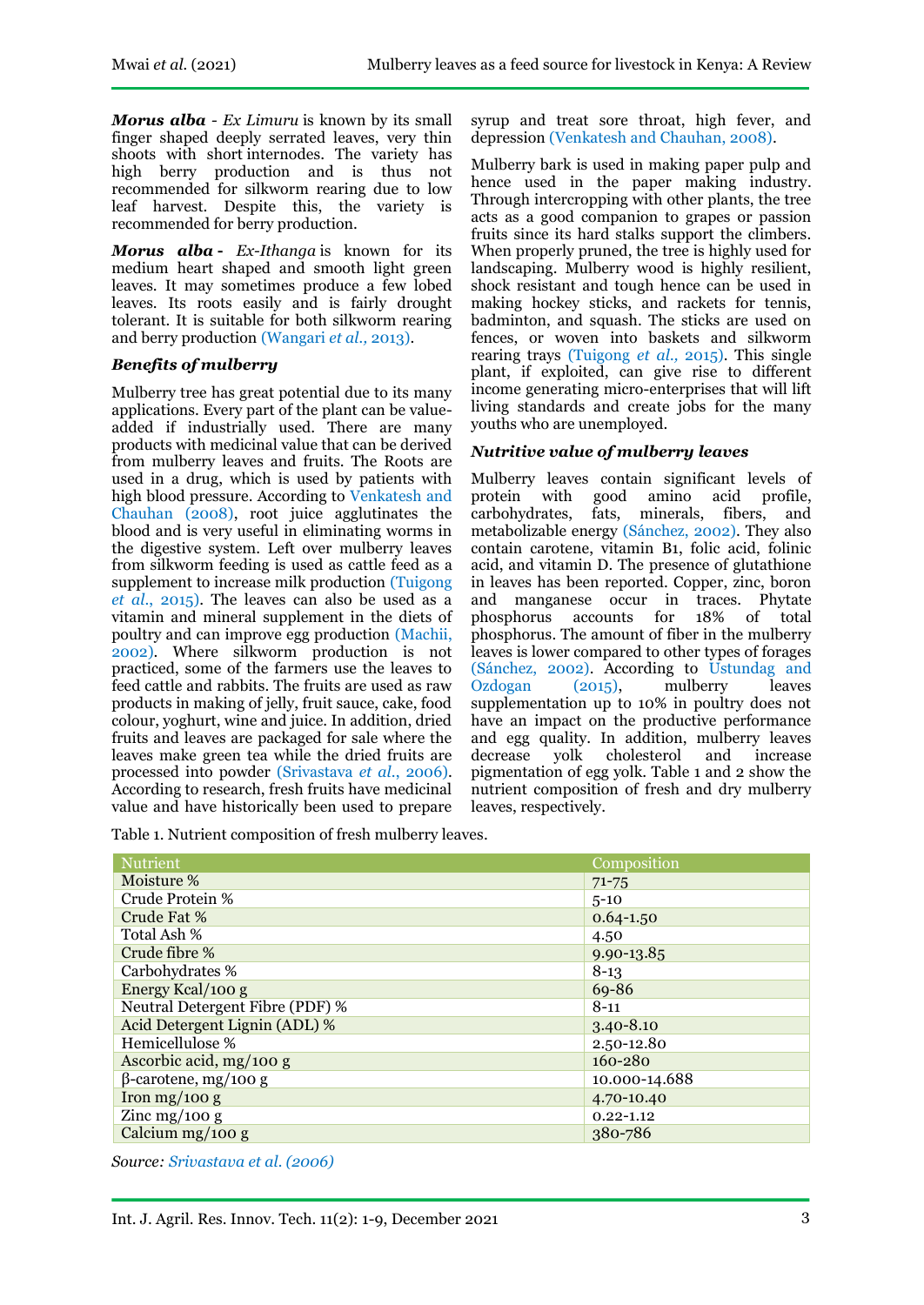Table 2. Composition of dry mulberry leaves.

| <b>Nutrient</b>                 | Composition    |
|---------------------------------|----------------|
| Moisture %                      | 5.11-10.75     |
| Crude Protein %                 | 15.31-35.00    |
| Crude Fat %                     | 2.09-6.90      |
| Total Ash %                     | 8.91-11.81     |
| Crude fibre %                   | 9.90-13.85     |
| Carbohydrates %                 | 9.70-39.70     |
| Acid Detergent Fibre (ADF) %    | 17.33-28.00    |
| Neutral Detergent Fibre (PDF) % | 19.38-35.77    |
| Acid Detergent Lignin (ADL) %   | $3.40 - 8.10$  |
| Hemicellulose %                 | 2.50-12.80     |
| Ascorbic acid, $mg/100 g$       | 100-200        |
| $\beta$ -carotene, mg/100 g     | $8.44 - 13.13$ |
| Magnesium mg/100 g              | 720            |
| Anti-nutritive factors          |                |
| Oxalates $mg/100 g$             | 183            |
| Phytates $mg/100 g$             | 156            |
| Tannic acid%                    | $0.13 - 0.36$  |

### *Source: Ustundag and Ozdoga (2015)*

Table 3. Amino acid content of mulberry leaves.

| Amino Acid      | % of crude protein |
|-----------------|--------------------|
| Lysine          | $5.02 - 5.21$      |
| Methionine      | $1.58 - 2.03$      |
| Phenylalanine   | $4.34 - 5.15$      |
| Leucine         | 6.89-7.45          |
| Isoleucine      | 3.99-4.74          |
| Threonine       | $3.69 - 4.25$      |
| Histidine       | $2.22 - 3.56$      |
| EAA             | 28.68-31.13        |
| Valine          | $4.52 - 5.16$      |
| Arginine        | 4.19-4.59          |
| Asparanin       | $7.19 - 8.26$      |
| Glutamine       | $9.13 - 11.46$     |
| <b>Serine</b>   | $3.18 - 4.20$      |
| Glycine         | 4.93-5.94          |
| $Ala+Tyr$       | 10.74-11.79        |
| Non-EAA         | 44.02-50.96        |
| <b>Total AA</b> | 73.48-81.82        |

*Source: Yao et al. (2000)*

#### *Use of mulberry leaves in non-ruminant nutrition*

Mulberry leaves are used as a feed ingredient in non-ruminant nutrition. In poultry feeding, despite poor use of dry matter, crude protein and ether extract are highly digested by poultry (Al-Kirshi *et al*., 2013). Poultry raised in mulberry gardens showed an increase in Vitamin K1 in the yolk (Machii, 2002). Inclusion of mulberry leaves also reduced odour in the manure emitted by poultry. Ammonium and hydrogen sulphate are the major contributors of odour in poultry manure. This study proved that mulberry leaves have an inhibitory effect on ammonium emission.

Mulberry leaves have been reported to have many biological activities, such as antioxidants, antimicrobial, antifungal, anti-allergic and hypoglycemic activities (Hajati *et al.*, 2014). Mulberry leaves exhibit antioxidant properties presumed to be a product of the synergistic action of free radical scavenging compounds such as [carotenoids,](https://www.sciencedirect.com/topics/medicine-and-dentistry/carotenoid) [flavonoids,](https://www.sciencedirect.com/topics/medicine-and-dentistry/flavonoid) moracins and others present in the leaves (Andallu *et al.,* 2014). They also improve FCR and egg mass due to the antioxidant activities of MLM, which gives healthy uterine and ovarian environments (Lin *et al.*, 2017).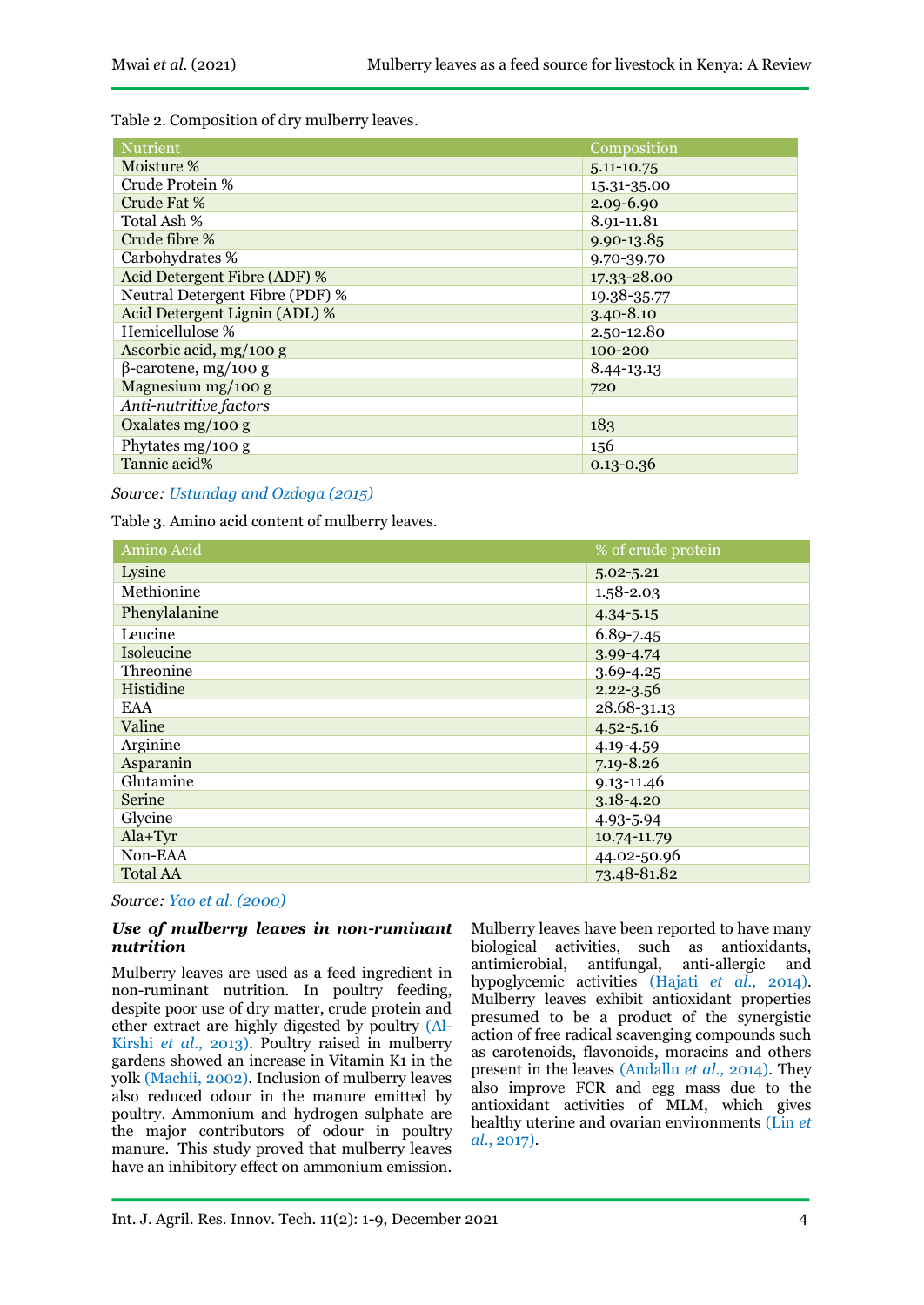Feeding of mulberry leaves to poultry resulted to hens laying eggs with deeper yellow yolk colour due to supply of xanthophyll (Lokaewmanee *et al.,* 2009). A study done by Islam *et al*. (2014) suggested that the inclusion of mulberry leaf meal could be used to formulate a low-cost broiler grower diet in order to produce lowcholesterol broiler meat. Mulberry leaf powder can make up to 30% of commercial feed without any adverse impact on the feed intake, growth, FCR and mortality of the broiler chicken. It also helps in cost reduction of feeds (Simol *et al.,* 2012).

Mulberry meal is important for growing-fattening pigs, with economic advantage of the daily ration, in both conventional and non-conventional diets. Animal response in the fattening period when more inputs are required in the pig production system suggest that mulberry can be a plant resource capable of being usefully integrated into pig rearing, through a perennial plantation with periodic cutting and fertilized with pig effluent (García *et al.,* 2017). According to a study done by Zhu *et al.*, 2019), 15% mulberry leaf powder supplementation reduced the growth performance and carcass traits, but improved meat quality of finishing pigs, possibly through the change of myofiber characteristics, enhancement of antioxidative capacity and increase of intramuscular fat. Dietary supplementation of β-glucan from mulberry leaves and Curcuma can improve average daily gain, gain/feed intake ratio, and dry matter and energy of nutrient digestibility in weaned pigs (Lee *et al.,* 2017).

In rabbit rearing, there is a very high probability that approximately 50% of the feeds used commercially can be replaced with mulberry foliage meal for adult rabbits (Bamikole *et al*., 2005). When the mulberry forage together with some other locally sourced resources are utilized, they produce enticing productive indices in crossbred resulting to approximately seven rabbits per kindling remaining alive while approximately more than five of the totals being weaned. However, for the rabbits' diet, the mulberry should not be more than 40 percent due to its physico-chemical characteristics and digestive utilization (García *et al.,* 2017). The phytochemicals, which include the flavonoids, alkaloids, and phenolic acids, are the major factors that restrict how much mulberry leaves would be accepted and could efficiently be added into the commercial feeds produced for rabbits. They, too, play a major role in the improvement of health activities such as antioxidizing carried out in the blood of the rabbit and in optimizing the micro-flora population in the rabbit cecum (Hou *et al*., 2018).

Mulberry leaves can be used as an ingredient in formulating fish feeds to replace fish meal. In a research carried out by Kaviraj *et al*. (2013), indicate that fish offal meal and MLM have the potential to be essential raw materials which could be effectively utilized in the production and formulation of Indian major carp's diet. When the right amount of MLM is added into the fermentation of FOM, it results to a fermented mixture that has the highest probability of successfully replacing approximately eighty percent of fishmeal in the formulation of the diet.

### *Effect of feeding mulberry meal on egg cholesterol content and blood cholesterol*

By definition, cholesterol is a wax-like and fatty substance traceable in the body of every cell. In the human body, some cholesterol is needed to create hormones and vitamin D, which helps in the digestion of food. Normally, the body is responsible for forming all the cholesterol it requires. The cholesterol is also present in foods such as foods derived from animal sources like the yolks in the eggs, meat, and cheese. In case cholesterol concentration is very high in the blood, it can combine with other blood's elements, which results in the formation of plaque, which accumulates in arteries' walls. The excessive accumulation of plaque can result to health complications such as [coronary artery](https://medlineplus.gov/coronaryarterydisease.html) [disease,](https://medlineplus.gov/coronaryarterydisease.html) where the coronary arteries, due to the plaque's buildup, either get narrow or blocks completely.

The two primary forms of lipoproteins that carry cholesterol to and from body cells in the blood are the high-density lipoprotein, abbreviated as HDL and Low-density lipoprotein, abbreviated as LDL, Low-density lipoprotein cholesterol is commonly or popularly known as "bad cholesterol" since its excessiveness is unhealthy. This is because it causes a buildup of cholesterol in the arteries, hence heart attack risk. HDL or High-density lipoprotein, to the contrary, is often referred to as "good cholesterol" due to its role of protects the body against the narrowing of blood vessels.

According to Kamruzzaman *et al.* (2014), for the poultry that lay eggs, the cholesterol is biosynthesized in the liver, and is discharged into the plasma in a very low-density lipoproteins (VLDL) form, and moves into the ovary thus, forming yolk that contains high cholesterol. Therefore, the cholesterol levels in the Egg-yolk vary or differ from one species to the other for various birds, kind of strain as well as the oldness of fowl. Nevertheless, the contents of cholesterol found in the Egg-yolk can be changed through genetic selection and diet alteration. Diet alteration can be achieved by supplying feed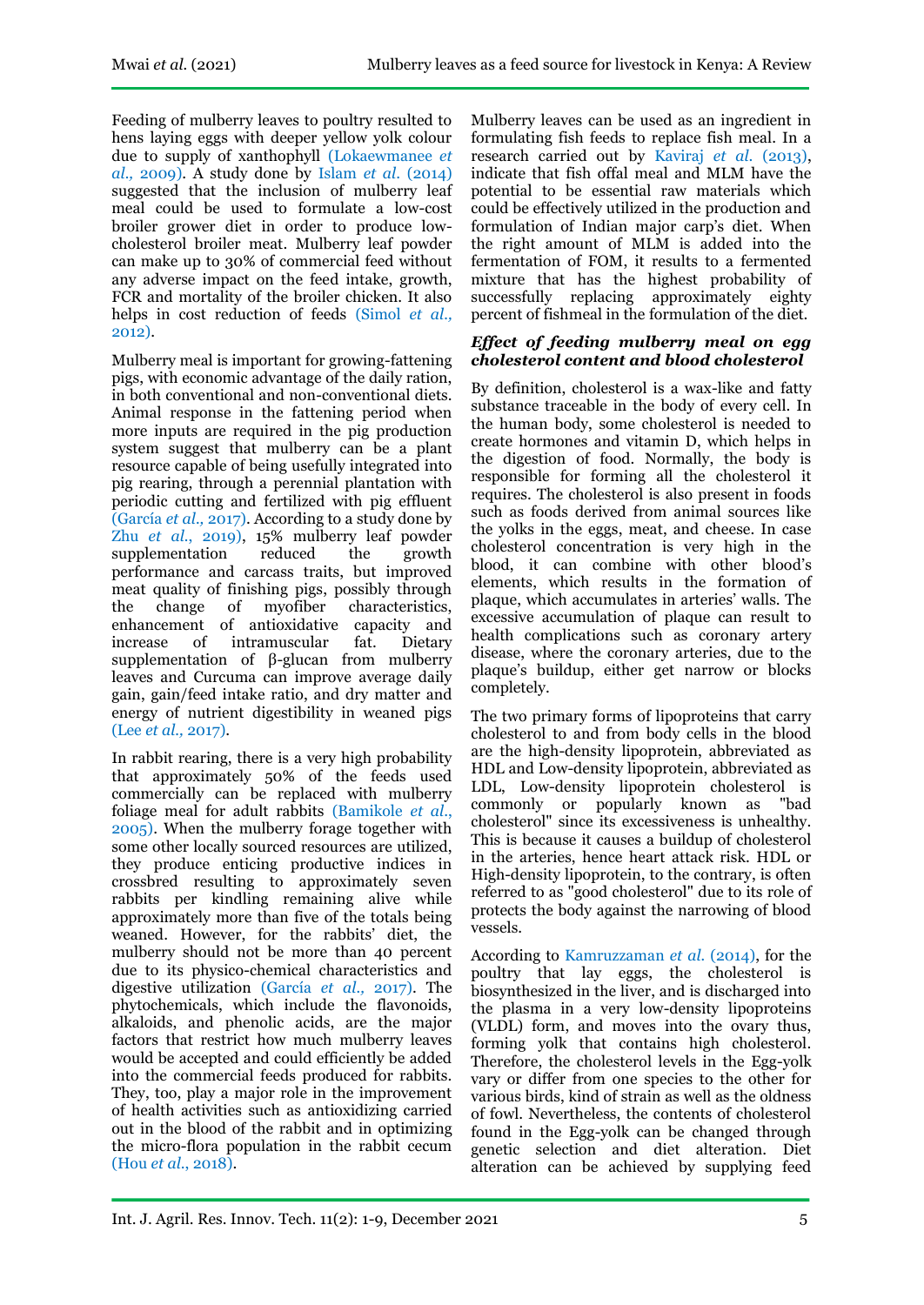ingredients that reduce cholesterol. Mulberry leaf contains phytosterols (β-sitosterol, campesterol, stigmasterol, isofucosterol) Yamazaki *et al.* (1997), which have the same structure as that of cholesterol and functions in the intestine to decrease the rate at which cholesterol is absorbed and aids in minimization of cholesterol levels found in the blood vessels (Panja, 2013). The mulberry leaves also reduce blood cholesterol content. According to Kamruzzaman *et al.* (2014) supplementation meals consisting of mulberry leaf as a component to approximately, 9% reduced blood cholesterol in hens.

The liver has an essential role during the regulation of the deposit contents of the lipids and phospholipids in the egg yolk. Both the liver as well as the serum cholesterol are reduced when the Mulberry leaves are supplemented which results to a reduction in the egg yolk cholesterol. Fiber binds bile acids in the intestines leading to more acid excreted in the faeces. As a result, this leads to the reduction of the amount of bile acids going back to the liver, consequently forcing or pushing the liver to excrete more bile acids to compensate the ones lost in the faeces. The liver converts more cholesterol into bile acids in an attempt to produce more bile acids (Mayes and Botham, 2003) which decreases the cholesterol levels in egg yolk and plasma.

Mulberry leaves have phytosterol, which is associated with lower cholesterol absorption by the liver when the yolk is being synthesized (Islam *et al*., 2014). Phytosterol completely limits the absorption of endogenous and [dietary](https://www.sciencedirect.com/topics/medicine-and-dentistry/cholesterol-intake)  [cholesterol](https://www.sciencedirect.com/topics/medicine-and-dentistry/cholesterol-intake) occurring in the small intestine through its entry into [micelles,](https://www.sciencedirect.com/topics/medicine-and-dentistry/micelle) which is necessary for the dissolving of cholesterol. Thus, consequently the cholesterol turns out to be insoluble, and hence, easily excreted in the stool. This could be the cause of reduction of cholesterol in the egg yolk. Mulberry leaves inhibit the oxidation of LDL-cholesterol (Panja, 2013). Thus, the free radicals lead to oxidation, which is a kind of destabilizing chemical for molecules like the low-density lipoprotein cholesterol. The oxidized low-density lipoprotein, LDL, turns out to be more reactive with the tissues surrounding it. As a result, it can lead to the production of inflammation that causes either diseases or damage to the organs. Once Lowdensity lipoprotein, LDL, experiences oxidation, it inhabits the endothelium of the arteries in the body, such as the carotid arteries, the coronary arteries, or the arteries that supply legs and arms with blood. The inflammation in the arteries produced by oxidized LDL is dangerous since these blood vessels carry blood to all organs and tissues. It increases the risk of having a heart attack or a stroke. Mulberry leaves decrease lipid

peroxide content in the yolk (Machii, 2002). On average, humans consume approximately 217 mg of cholesterol in a single egg, but this could vary from 153 mg to 264 mg (Vorlova *et al.,* 2001). Notably, it is recommendable that the daily intake of dietary cholesterol for the average healthy person to be approximately 300 mg in one day.

### *Use of mulberry leaves in ruminant nutrition*

Mulberry is one of the best forages for ruminant nutrition. Its high levels of crude protein and digestibility are far superior to those of poor foliage and agricultural by-products such as reject bananas that are commonly used (Catie and Rica, 2002). Mulberry leaves are highly palatable, which means the small ruminants avidly first up-takes or eats the leaves that are freshly sprouting and the growing stems, still in their young stages, also in situations where they have never been exposed to it before. For instances for the cattle like the cows, they eat the entire biomass under the condition that it is chopped finely. Previously, animals when issued or offered with both other forages and mulberry as an option, they choose mulberry as their favorable feed thus, leaving other forages, and even dig through a pile of various forages to look for mulberry. Mulberry can, therefore, be used as a replacement for the grain-based concentrates consumed mainly by the lactating cows and yield very good result. According to a study done by Vu *et al.* (2011) of partial of cotton seed with mulberry, feed supplemented with mulberry was favored and readily eaten by the bulls, and they had no problem in achieving dry matter intake.

The mulberry leaves are known to have both high crude protein as well as condensed tannins. The fact that the condensed tannins are present could be termed as essential since they enhance fermentation of the rumen. Because of their nutritive value being very high, and also having very positive impacts on the functionality of the rumen, yielding of the microbial, and metabolism of the body, and tree foliage is increasingly becoming acknowledged to have great potential in the production of feed resources that are of high quality for the ruminants, precisely as the supplier of crude protein. High level of digestion or digestibility of organic matter and high concentration of resources such as carbohydrates that are highly fermentable, sulfur, nitrogen, and vitamin among other minerals that are possibly present in the leaves of mulberry could lead to the efficiency of microbial protein synthesis being high in the rumen and as a result permits the supply of microbial protein to the small intestine of the ruminant animals (Vu *et al.,* 2011).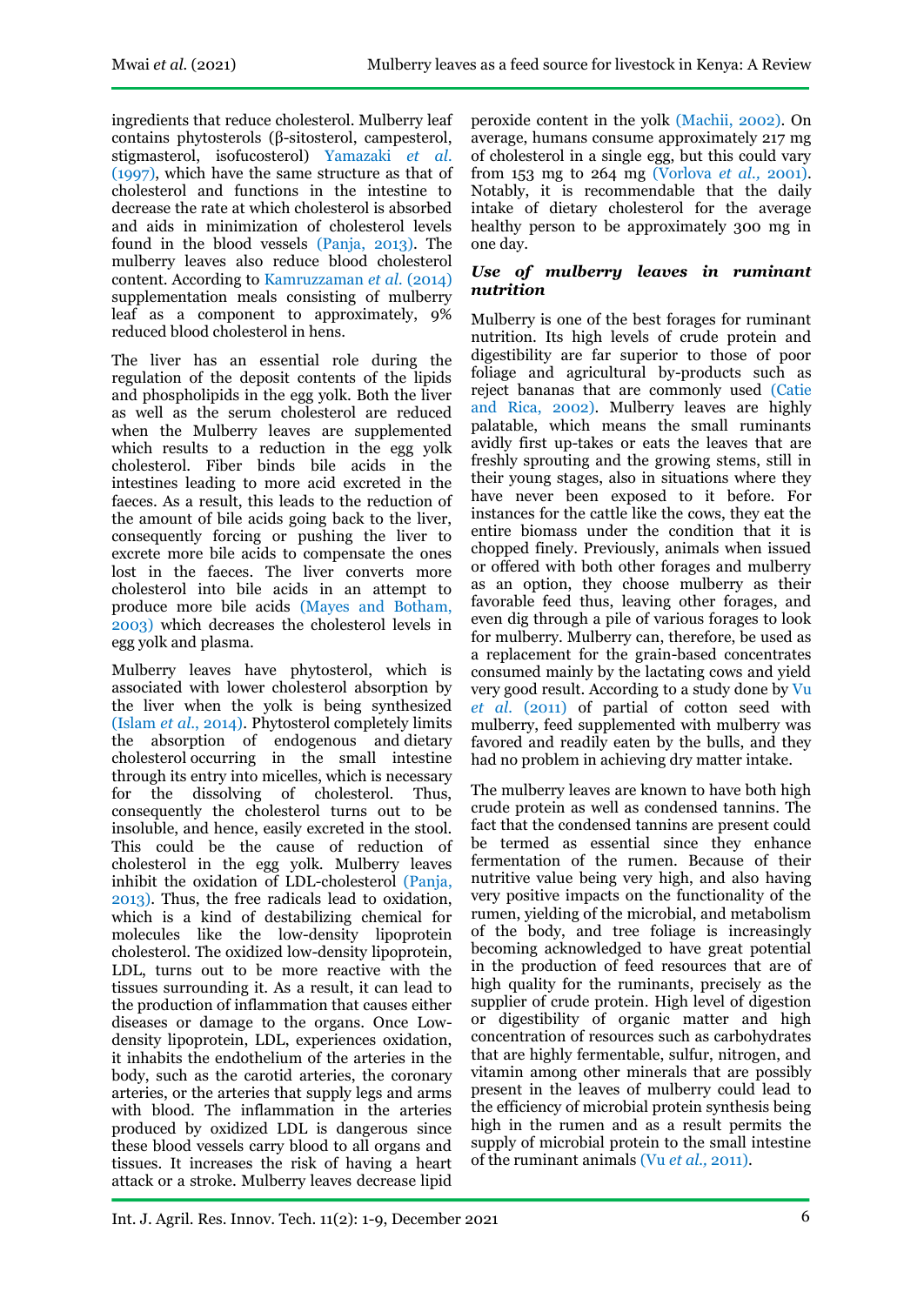Meal from mulberry leaves together with urea could probably enhance or encourage increment in the inhabitants of ruminal cellulolytic bacteria of cattle (Tan *et al.,* 2012). Both the leaves and fruit of mulberry improve the richness of the overall ruminal bacteria in finishing steers (Niu *et al*., 2016). Ruminal microbes lower the grade level of the carbohydrates' dietary to yield out VFA that functions as a stimulation chemical factor, which enhances the growth and advancement of the rumen. High content of fiber in the mulberry increases production of both the acetate and the ratio of its concentration to propionate concentration, leading to the propionate concentration, leading to the decreased efficiency of metabolic energy utilization for fattening. Mulberry leaves supplementation enhances the digestion of nutrients in the rumen. In addition, supplementing with mulberry can improve how concentrated the acetate is in the rumen fermentation thus, promotes the gradual growth and properties of metabolic in the rumen epithelium (Ouyang *et al.,* 2019).

Mulberry leaves increase milk quality (protein and fat) and quantity. Mulberry feeds are excellent feeds for high yielding animals because the leaf CP and cell wall contents, combined with structural carbohydrates and ash are proof enough they are and thus, can be provided either in freshy or dryness forms in the compounded feeds (Mata, 2002). Feeding mulberry leaves to cows and goats increased the quantity of milk tremendously. There was also a drastic increase in the production of milk, protein, and fat in the cattle and goat because of the mulberry supplementation (Venkatesh *et al.,* 2015). In addition, supplementing the diet with mulberry leaves has been observed and proven to result in added body weight in both growing lambs and goats. The experiments done in the feeding of various sheep and cattle indicates that the mulberry leaves have very high nutritional value, which consequently has very major profitable value when used as a supplement to the roughage's diets proofed to be of poor quality (Kandylis *et al*., 2009).

# *Limitations of mulberry*

Due to its edible biomass, Mulberry has an expansive scope of lower metabolites. Each of these composites emerged by co-evolution with herbivorous creatures. Others are made in some biological phases of the plant in the directive of the metabolic procedures as mechanisms used to defend fight pests and diseases and as reserves of specific organic chains.

Mulberry anti-nutritive compound known as 1 deoxy nojirimycin (DNJ) probably have an impact on energy source absorption through prevention of polysaccharide hydrolysis and lowering metabolic energy. DNJ from mulberry could block α-glycosidase activity, which

hydrolyzes polysaccharide into plain molecule (Has *et al*., 2013). In poultry, the level of digestion for dry matters gotten from the mulberry leaves is poor because of its content being known to contain high neutral detergent fiber NDF (Ustundag and Ozdoga, 2015). Mulberry leaves contain high crude fiber and deoxynojirimycin, which raises chances for diabetes, but in poultry feed serve as antinutrition to prevent carbohydrate digestibility; therefore, its limited use as feed.

The Ca:P in mulberry leaves is 10:1, insinuating that Ca and P are unstable. The outcome is that  $\overline{P}$ supplementation is necessary when high levels of MLM are contained in diets. The increase in Ca:P ratio could lead to some infertility issues in cows; therefore, it is recommended only as part of the total diet (García *et al.,* 2017). Ca:P ratio needs to be 2:1, with optimal being  $1.75:1$  in cows depending on class, size, and stage of production. The Ca:P relationship for growing chickens should be within the range of 1:1 to 2:1. The best ratio of Ca:P is  $1.39:1$  or  $1.25:1$  in pigs to increase daily gain and gain-to-feed, respectively. The ratio 1.66:1 to improve bone ash, which is significant for breeding sows

# *Mitigations*

Incorporation of cellulolytic enzymes in mulberry leaf-based diets to improve degradability of CF hence improves digestion and utilization of nutrients. High crude fiber and deoxynojirimycin in mulberry leaf can be decreased by rumen liquor fermentation (Has *et al.,* 2013).

# **Conclusion**

Mulberry is locally available in Kenya because of favorable climatic conditions. It is easy to establish, is perennial and drought tolerant and can flourish in dry and wet lands (ASALs) that make up 88% of the Kenya land mass. Mulberry fruits and leaves have several advantages not only as a livestock feed resource but also as human food. Incorporation of mulberry leaves in feed improves milk quality (protein & fat) and quantity in cattle and goats, FCR and egg mass in poultry. Feeding of mulberry leaves-based diets to poultry results in hens laying eggs with deeper yellow yolk colour. Mulberry leaves reduce cholesterol content of the egg and blood cholesterol level. Mulberry leaves a feed ingredient for broilers, pigs and fish enhances performance and carcass quality. Mulberry must not be established as a pure stand, but can be grown along the boundaries or as ornamental homestead shades (landscaping) due to its beneficial impacts. Mulberry leaves have been shown to be capable of replacing or complementing the use concentrates and can offer a sustainable and economic way of improving levels of livestock production in Kenya.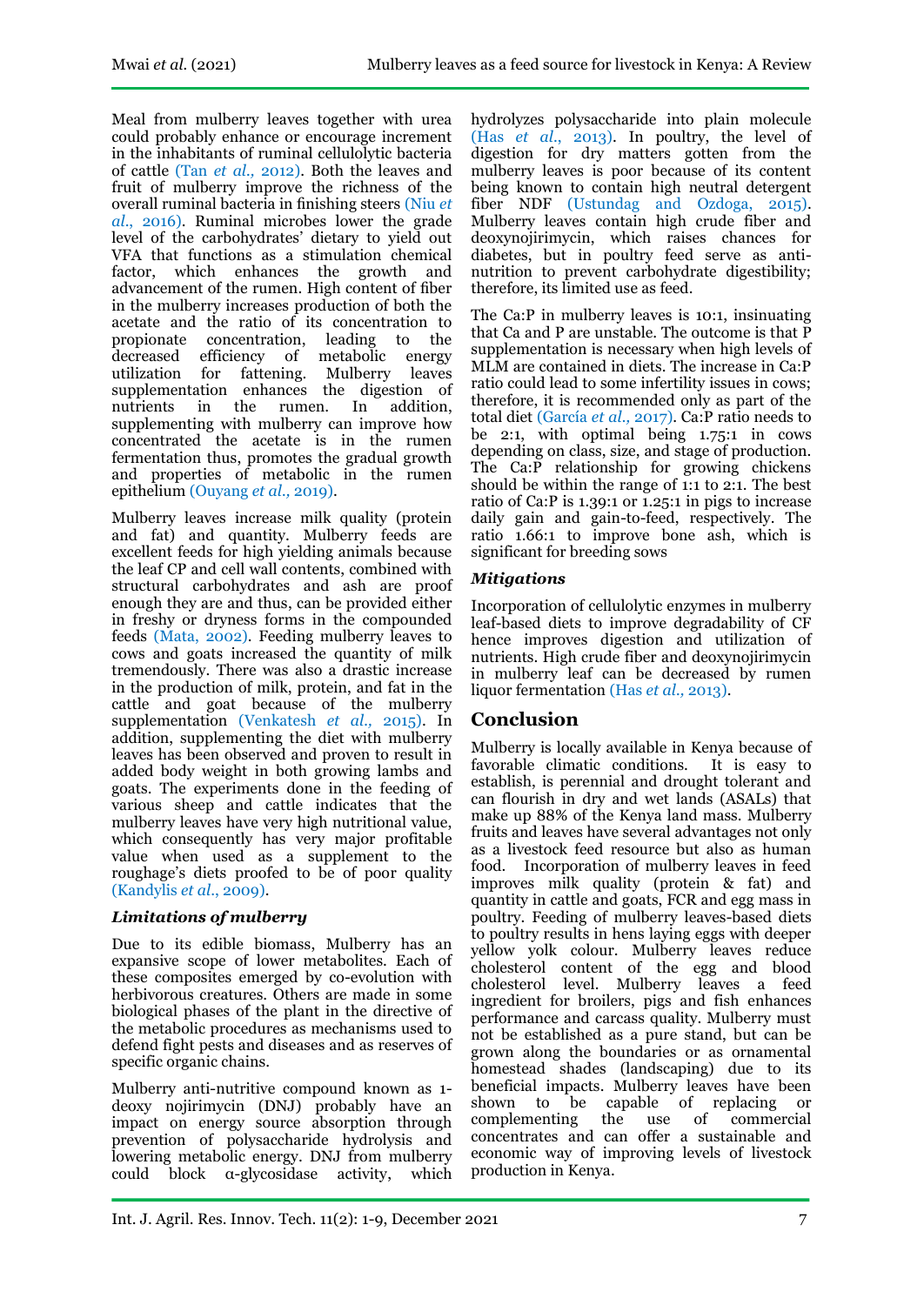# **References**

- Al-Kirshi, R.A., Alimon, A., Zulkifli, I., Atefeh, S., Zahari, M.W. and Ivan, M. 2013. Nutrient digestibility of mulberry leaves (*Morus alba*). *Italian J. Anim. Sci.* 12(2): 36-45. <https://doi.org/10.4081/ijas.2013.e36>
- Andallu, B., Shankaran, M., Ullagaddi, R. and Iyer, S. 2014. *In vitro* free radical scavenging and in vivo antioxidant potential of mulberry (*Morus indica* L.) leaves. *J. Herb. Med.* 4(1): 10-17.

<https://doi.org/10.1016/j.hermed.2013.10.002>

- Bamikole, M.A., Ikhatua, M.I., Ikhatua, U.J. and Ezenwa, I.V. 2005. Nutritive value of mulberry (*Morus* spp.) leaves in the growing rabbits in Nigeria. *Pakistan J. Nutri.* 4: 231- 236. <https://doi.org/10.3923/pjn.2005.231.236>
- Catie, T. and Rica, C. 2002. Utilization of mulberry in animal production systems.<br> $In:$  Mulberry for animal production: *In:* Mulberry for animal production: proceedings of an electronic conference carried out between May and August 2000 (No. 147). FAO, Rome, Italy. p. 291.
- García, R., Gutiérrez, D., Chongo, B. and Gutiérrez, O. 2017. Feeding of cattle, sheep, and goats with *Tithonia diversifolia* in Latin America and the Caribbean. Mulberry, moringa and tithonia in animal feed, and other uses. Chapter XIII. FAO , ROME, ITA. pp. 237-250. Retrieved from [https://www.feedipedia.org/sites/default/fil](https://www.feedipedia.org/sites/default/files/public/savonvaldes_2017.pdf)

[es/public/savonvaldes\\_2017.pdf](https://www.feedipedia.org/sites/default/files/public/savonvaldes_2017.pdf)

- Hajati, H., Hasanabadi, A. and Ahmadian, F. 2014. Application of medicinal plants in poultry nutrition. *J. Medi. Plants By Prod.*  $3(1): 1-12.$
- Has, H., Yunianto, V.D. and Sukamto, B. 2013. The effectivity of fermented mulberry leaves with rumen liquor as broiler feed on final body weight, dry matter and crude fiber digestibility, and metabolic energy. *Anim. Prod.* 15(3): 173-179. [https://pdfs.semanticscholar.org/c4b2/bd7c](https://pdfs.semanticscholar.org/c4b2/bd7c997f767b8026ede8a9f7d22b0ed9c07b.pdf)

[997f767b8026ede8a9f7d22b0ed9c07b.pdf](https://pdfs.semanticscholar.org/c4b2/bd7c997f767b8026ede8a9f7d22b0ed9c07b.pdf)

- Hou ,Q.R., Zhao, W.G., Chen, T. and Li, L. 2018. Phytochemicals (phenolic acids, flavonoids, and alkaloids) contribution to the feeding value of mulberry (*Morus* spp.) for rabbits. *African J. Agril. Res.* 13(51): 2881- 2888. <https://doi.org/10.5897/AJAR2018.13551>
- Islam, M.R., Siddiqui, M.N., Khatun, A., Siddiky, M.N.A., Rahman, M.Z., Bostami, A.B.M.R. and Selim, A.S.M. 2014. Dietary effect of mulberry leaf (*Morus alba*) meal on growth performance and serum cholesterol level of broiler chickens. *SAARC J. Agric.* 12(2): 79- 89. <https://doi.org/10.3329/sja.v12i2.21920>
- Kamruzzaman, M., Khatun, M.A., Islam, M.S., Rahman, M.Z. and Yeasmin, T. 2014. Effect of dietary mulberry leaf meal on egg quality of laying hens. *J. Sci. Tech.* 12: 17. Retrieved from [https://jst.hstu.ac.bd/assets\\_vcc/files/vol\\_12/3\\_](https://jst.hstu.ac.bd/assets_vcc/files/vol_12/3_jst%2013-21.pdf) [jst%2013-21.pdf](https://jst.hstu.ac.bd/assets_vcc/files/vol_12/3_jst%2013-21.pdf)
- Kandylis, K., Hadjigeorgiou, I. and Harizanis, P. 2009. The nutritive value of mulberry leaves (*Morus alba*) as a feed supplement for sheep. *Trop. Ani. Health Prod.* 41(1): 17-24. <https://doi.org/10.1007/s11250-008-9149-y>
- Kaviraj, A., Mondal, K., Mukhopadhyay, P.K. and Turchini, G.M. 2013. Impact of fermented mulberry leaf and fish offal in diet formulation of Indian major carp (*Labeo rohita*). *In:* Proceedings of the Zoological Society, Vol. 66, No. 1, pp. 64-73. <https://doi.org/10.1007/s12595-012-0052-1>
- KNBS, 2010. Economic Survey 2010: Kenya National Bureau of Statistics, Nairobi, Kenya, Government Printer. pp. 500-546.
- Lee, S.I., Kim, J.K., Hancock, J.D. and Kim, I.H. 2017. β-glucan from mulberry leaves and Curcuma can improve growth performance and nutrient digestibility in early-weaned pigs. *J. Appl. Anim. Res.* 45(1): 209-214. https://doi.org/10.1080/09712119.2016.11417
- Lin, W.C., Lee, M.T., Chang, S.C., Chang, Y.L., Shih, C.H., Yu, B. and Lee, T.T. 2017. Effects<br>of mulberry leaves on production of mulberry leaves on production performance and the potential modulation of antioxidative status in laying hens. *Poul. Sci.* 96(5): 1191-1203. <https://doi.org/10.3382/ps/pew350>
- Lokaewmanee, K., Mompanuon, S., Khumpeerawat, P. and Yamauchi, K.E. 2009. Effects of dietary mulberry leaves (*Morus alba* L.) on egg yolk color. *J. Poul. Sci.* 46(2): 112-115. <https://doi.org/10.2141/jpsa.46.112>
- Machii, H. 2002. Evaluation and utilization of mulberry for poultry production in Japan. Mulberry for Animal Production. FAO Animal Production and Health Paper. FAO, Rome. 241p.
- Mata, E.S.A.V. 2002. Nutritional quality of mulberry cultivated for ruminant feeding. *In:* Mulberry for animal production: proceedings of an electronic conference carried out between May and August 2000 (No. 147), FAO, Rome, Italy. p. 171. Retrieved from

<http://www.fao.org/3/x9895e0g.htm>

- Mayes, P.A. and Botham, K.M. 2003. Cholesterol synthesis, transport, and excretion. Harper's Illustrated Biochemistry, 26th edn., McGraw Hill Companies, New York. pp. 219-230.
- Niu, Y., Meng, Q., Li, S., Ren, L., Zhou, B., Schonewille, T. and Zhou, Z. 2016. Effects of diets supplemented with ensiled mulberry leaves and sun-dried mulberry fruit Pomace on the Ruminal bacterial and Archaeal<br>community composition of finishing composition of finishing steers. *PloS One*. 11(6): e0156836. <https://doi.org/10.1371/journal.pone.0156836>
- Oloo, J.E.O. 2010. Food safety and quality management in Kenya: An overview of the roles played by various stakeholders. *African J. Food Agric. Nutri. Dev.* 10(11): 12-15.